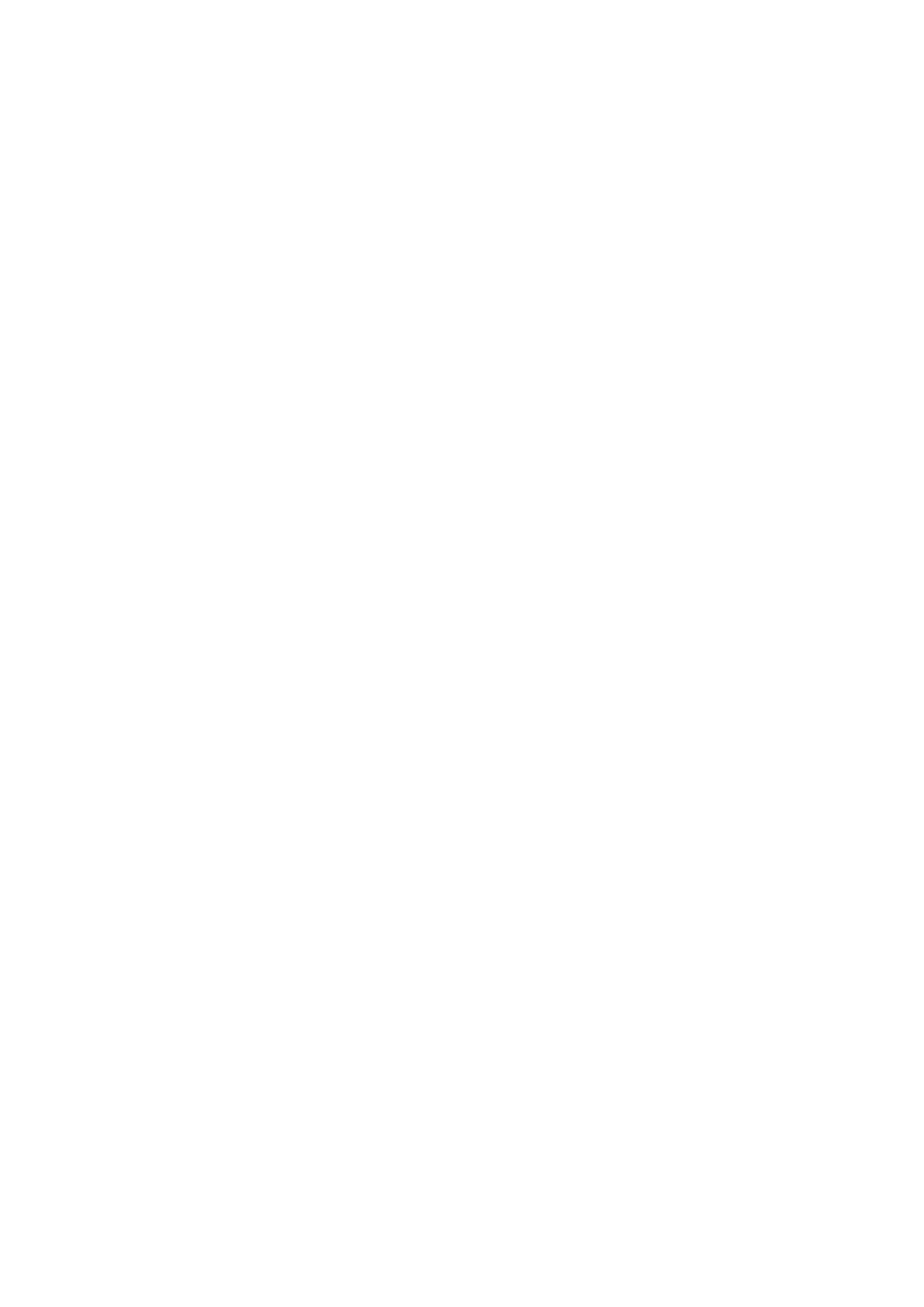#### **1. Labels for Road Races**

- 1.1. The "World Athletics Label Road Races" programme gathers the world's leading road races ('Races'). A World Athletics Label denotes high standards in event organisation, safety and runner experience, application of the World Athletics Rules and Regulations and in particularly the Competition and Technical Rules, support from public authorities to the event and a financial commitment to anti-doping. The Labels also categorise elite competitions, with implications on ranking points available to international elite athletes, and Olympics and World Championships qualification slots offered by the highest-categorised competitions.
- 1.2. These regulations define the criteria that must be met to obtain Labels for 2022.

## **2. Application Procedures**

- 2.1. The following categories of Races can apply for a Label:
	- 2.1.1. Races over the following official distances for which World Records are recognised (see World Athletics Rule 32 of the Competition Rules): 5km – 10km – Half Marathon – Marathon.
	- 2.1.2. 'Classic races' over standard or non-standard distances.
- 2.2. Races can only be granted a Label if the Race has taken place for at least 2 consecutive years prior to 2022.
- 2.3. There shall be 3 Labels in 2022:
	- 2.3.1. World Athletics Label
	- 2.3.2. World Athletics Flite Label
	- 2.3.3. World Athletics Elite Platinum Label
- 2.4. Application for Platinum Labels shall only be accepted in relation to Races that had been granted a Platinum Label in 2020 or Elite Platinum in 2021 (irrespective of whether the Platinum Label edition took place or not).
- 2.5. "Elite" and "Elite Platinum" Labels are awarded to competitions and therefore an Elite Label event with a men's and a women's race has 2 Elite-Label competitions. Where an event hosts both a men's and a women's race, both competitions are subject to the Label criteria, and the Label is awarded to both competitions.
- 2.6. Nothing in Clause 2.5 prevents applications being submitted from single-gender competitions.
- 2.7. All Label Races are "International Competitions" as defined in the Generally Applicable Definitions.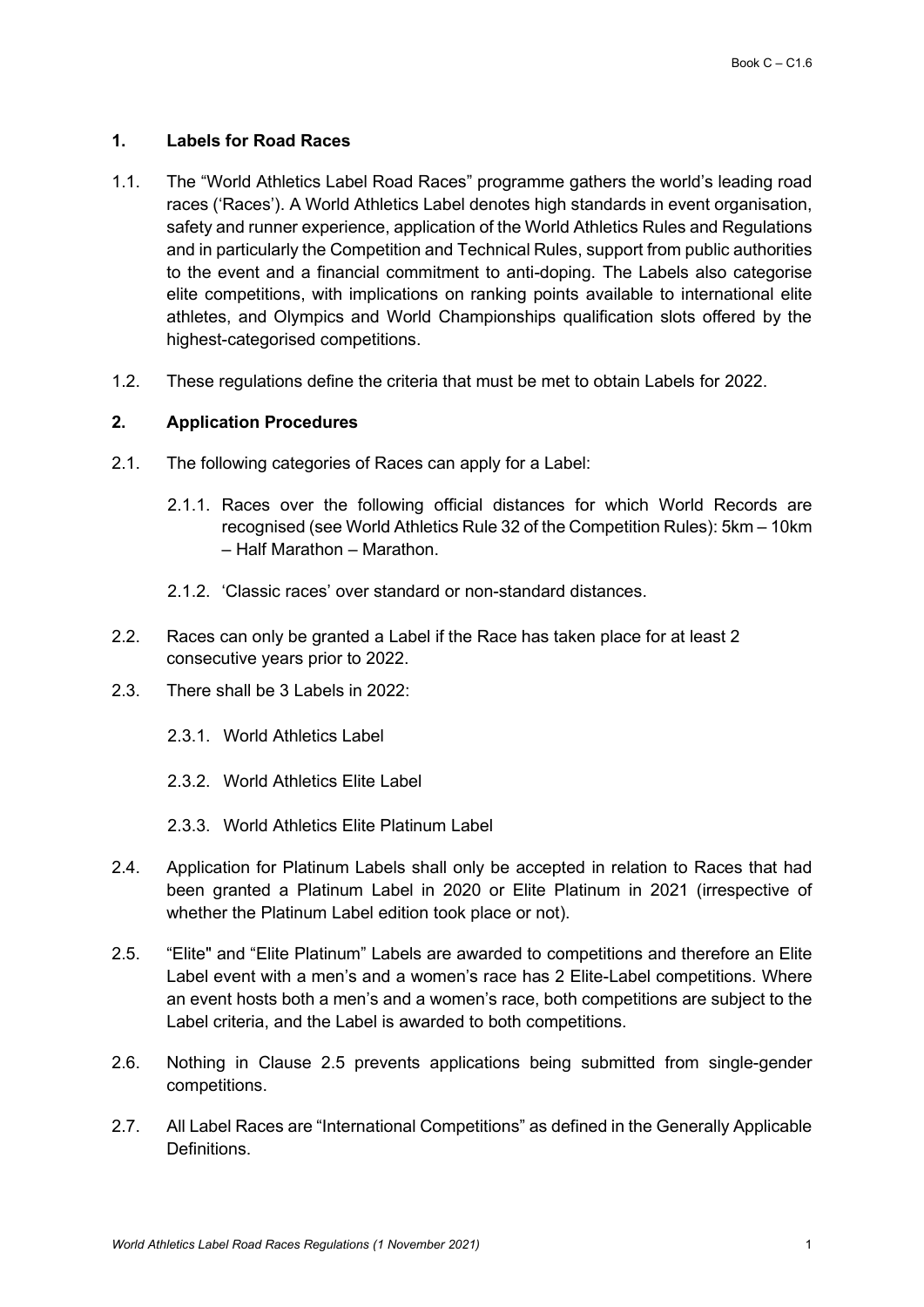- 2.8. Applications shall be submitted by the date stated in the application form issued by World Athletics to Member Federations and Race Organisers.
- 2.9. The acceptance or rejection of an application is at the sole discretion of World Athletics.

#### **3. Elite Race Requirements**

- 3.1. Each Race Organiser wishing to apply for an "Elite Label" in 2022 must either:
	- 3.1.1. have at the start of their 2022 Race edition at least 5 athletes per gender (irrespective of their Country or Territory representation) who have recorded in 2020, 2021 or 2022 at least one World Athletics legal performance within the standards set out in the table below (corresponding to 1,100 points as per 2017 "Scoring Tables of Athletics - Outdoor") and who have recorded the standard in the distances stated in the table that apply to Race Organisers' Race;

|                         | 5000m    | 10000m                                                                              | 10 <sub>km</sub> | 15km  | 10 miles | <b>20km</b> | Half<br>Marathon | 25km     | 30 <sub>km</sub> | <b>Marathon</b> |
|-------------------------|----------|-------------------------------------------------------------------------------------|------------------|-------|----------|-------------|------------------|----------|------------------|-----------------|
| <b>MEN</b><br>(Elite)   | 13:30.73 | 28:21.12                                                                            | 28:27            | 43:32 | 46:52    | 58:52       | 01:02:16         | 01.15.03 | 01:31:44         | 02:13:31        |
| <b>WOMEN</b><br>(Elite) | 15:33.21 | 32:45.19                                                                            | 33:07            | 50:28 | 54:19    | 01:08:06    | 01:11:57         | 01:26:38 | 01:45:40         | 02:33:23        |
|                         |          | For applications from Race Organisers for<br>Marathons and races >25KM              |                  |       |          |             |                  |          |                  |                 |
|                         |          | For applications from Race Organisers for 15KM, 10miles, 20KM, Half Marathons, 25KM |                  |       |          |             |                  |          |                  |                 |
|                         |          | For applications from Race Organisers for <15KM                                     |                  |       |          |             |                  |          |                  |                 |

AND have the "Minimum Gross Guaranteed Prize Money" structure as set out in Clause 7.1 below; or

- 3.1.2. contribute to the 2022 Solidarity Fund for Elite Distance Runners pursuant to Clause 4 below.
- 3.2. In addition to Clause 2.4 above, each Race Organiser wishing to apply for an "Elite Platinum Label" in 2022 must either:
	- 3.2.1. have at the start of their 2022 Race edition at least 5 athletes per gender (irrespective of their Country or Territory representation) with at least one World Athletics legal performance in 2020, 2021 or 2022 within the standards set out in the table below (corresponding to 1,175 points as per 2017 "Scoring Tables of Athletics – Outdoor) and who have recorded the standard in the distances stated in the table that apply to Race Organisers' Race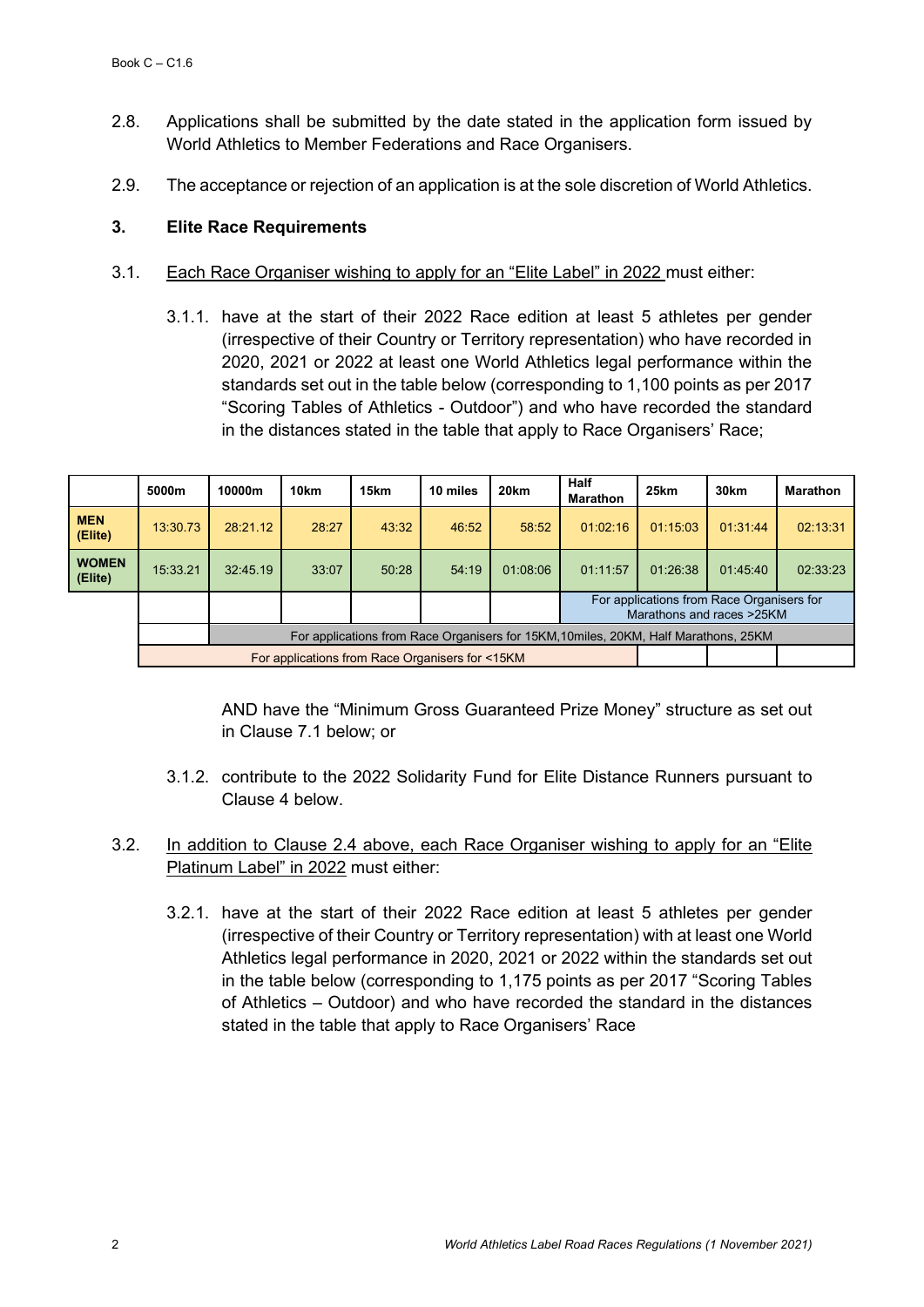|                                     | 5000m    | 10000m                                                                                    | 10 <sub>km</sub> | 15km  | 10<br>miles | 20km    | <b>Half</b><br><b>Marathon</b> | 25km     | 30 <sub>km</sub> | <b>Marathon</b> |
|-------------------------------------|----------|-------------------------------------------------------------------------------------------|------------------|-------|-------------|---------|--------------------------------|----------|------------------|-----------------|
| <b>MEN</b><br>(Platinum<br>Elite)   | 13:09.64 | 27:32.54                                                                                  | 27:38            | 42:16 | 45:31       | 57:08   | 01:00:25                       | 01:12:48 | 01:28:55         | 02:09:16        |
| <b>WOMEN</b><br>(Platinum<br>Elite) | 14:54.09 | 31:20.20                                                                                  | 31:42            | 48:18 | 51:59       | 1:05:09 | 01:08:50                       | 01:22:45 | 01:40:45         | 02:25:47        |
|                                     |          | For applications from Race Organisers for Marathons<br>and races >25KM                    |                  |       |             |         |                                |          |                  |                 |
|                                     |          | For applications from Race Organisers for races 15KM, 10miles, 20KM, Half Marathons, 25KM |                  |       |             |         |                                |          |                  |                 |
|                                     |          | For applications from Race Organisers for races <15KM                                     |                  |       |             |         |                                |          |                  |                 |

; or

- 3.2.2. contribute to the 2022 Solidarity Fund for Elite Distance Runners pursuant to Clause 4 below.
- 3.3. Once awarded either an "Elite Label" or "Elite Platinum Label" for 2022 races may lower their label status provided that the Race Organiser notifies World Athletics in writing not less than 2 months prior to scheduled race day in order that the necessary adjustments can be made to budgets and plans for Anti-Doping Tests.
- 3.4. Elite Label and Elite Platinum Label Races failing to meet the conditions set out in Clauses 3.1.1 and 3.2.1 (i.e. without the minimum required number of athletes with a WA-valid performance in 2020, 2021 or 2022 equivalent to 1,100 points for Elite Label / 1,175 points for Elite Platinum) will be charged the contribution amount for the "Solidarity Fund for Elite Distance Runners" stated in Clause 4.3 below.
- 3.5. For "World Athletics Label" races, there are no requirements in 2022 to invite international elite athletes.

# **4. The 2022 Solidarity Fund for Elite Distance Runners ("the Fund")**

- 4.1. As a result of being unable to invite international elite athletes due to the ongoing COVID-19 pandemic and its impact on international travel, the Fund has been established so that Race Organisers willing to support world-class elite running, receive due credit.
- 4.2. The Fund will be held and managed by World Athletics. Distribution from the Fund will be decided by World Athletics in its sole discretion but always in consultation with the authorised Athletes' Representatives and contributing Race Organisers. For example, the Fund may be used to organise ad-hoc elite races, to co-fund elite races at existing Label Races, provide direct grants to athletes or similar "athletes' welfare" measures. The Fund cannot be used to cover World Athletics' administrative or operational costs.
- 4.3. The amount of contributions (net of any applicable taxes) are: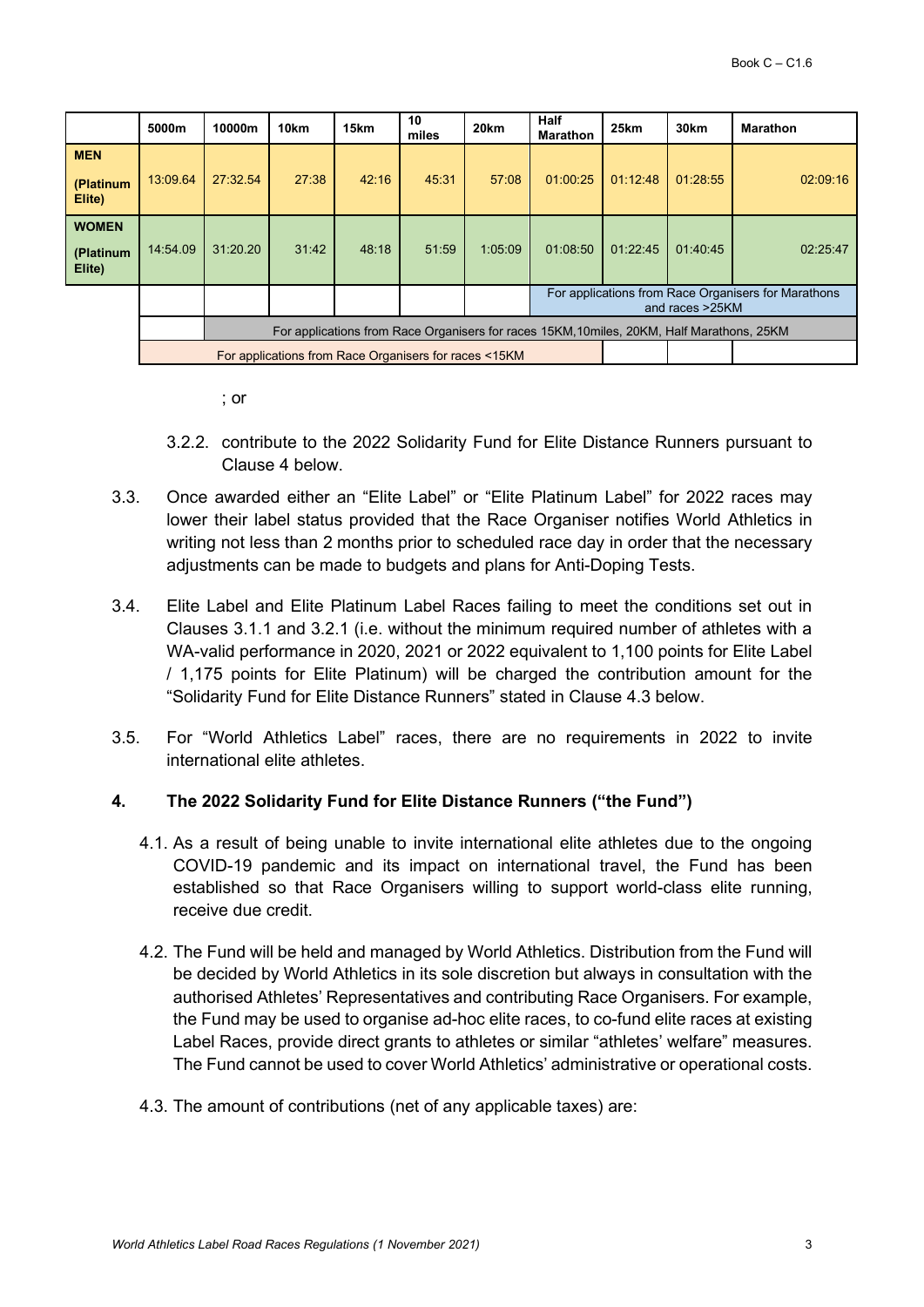| 2022 Solidarity Fund for<br><b>Elite Distance Runners</b> | Elite    | <b>Elite Platinum</b> |  |
|-----------------------------------------------------------|----------|-----------------------|--|
| Marathon                                                  | \$70,000 | \$150,000             |  |
| Any other distance                                        | \$35,000 | \$75,000              |  |

*For single gender Races the amounts are halved.*

4.4. The Fund is separate to the Label Fee set out at Clause 5 below.

# **5. Financial obligations for the funding of dedicated road races anti-doping programmes**

5.1. Label Fee. A condition of receiving a World Athletics Label is that each Race Organiser is required to pay a "Label Fee", to contribute to the funding of the dedicated Races anti-doping programme. The Label Fees for 2022 are as follows:

| Label fee          | <b>WA Label</b> | Elite   | <b>Elite Platinum</b> |  |
|--------------------|-----------------|---------|-----------------------|--|
| Marathons          | \$2,000         | \$4,000 | \$50,000              |  |
| Any other distance | \$1,000         | \$2,000 | \$20,000              |  |

For single gender Races the amounts are reduced by half.

The dedicated Road races programme will be managed by the Athletics Integrity Unit ("AIU"). It will include:

- Out-of-competition tests for Elite athletes (including planning, performance monitoring, whereabouts management, sample collection and analyses)
- Random pre-competition tests at World Athletics Label and Elite Label races
- Athlete Biological Passport Programme (testing, profiles monitoring and followup)
- Results and case management (review and follow-up of atypical results, managing anti-doping rule violations including referral to World Athletics Disciplinary Tribunal and to the Court of Arbitration for Sport)
- Education programme for Elite athletes
- Investigations and intelligence service

The extent and depth of the dedicated integrity programme will vary according to the number of races participating in World Athletics' label programme under these regulations.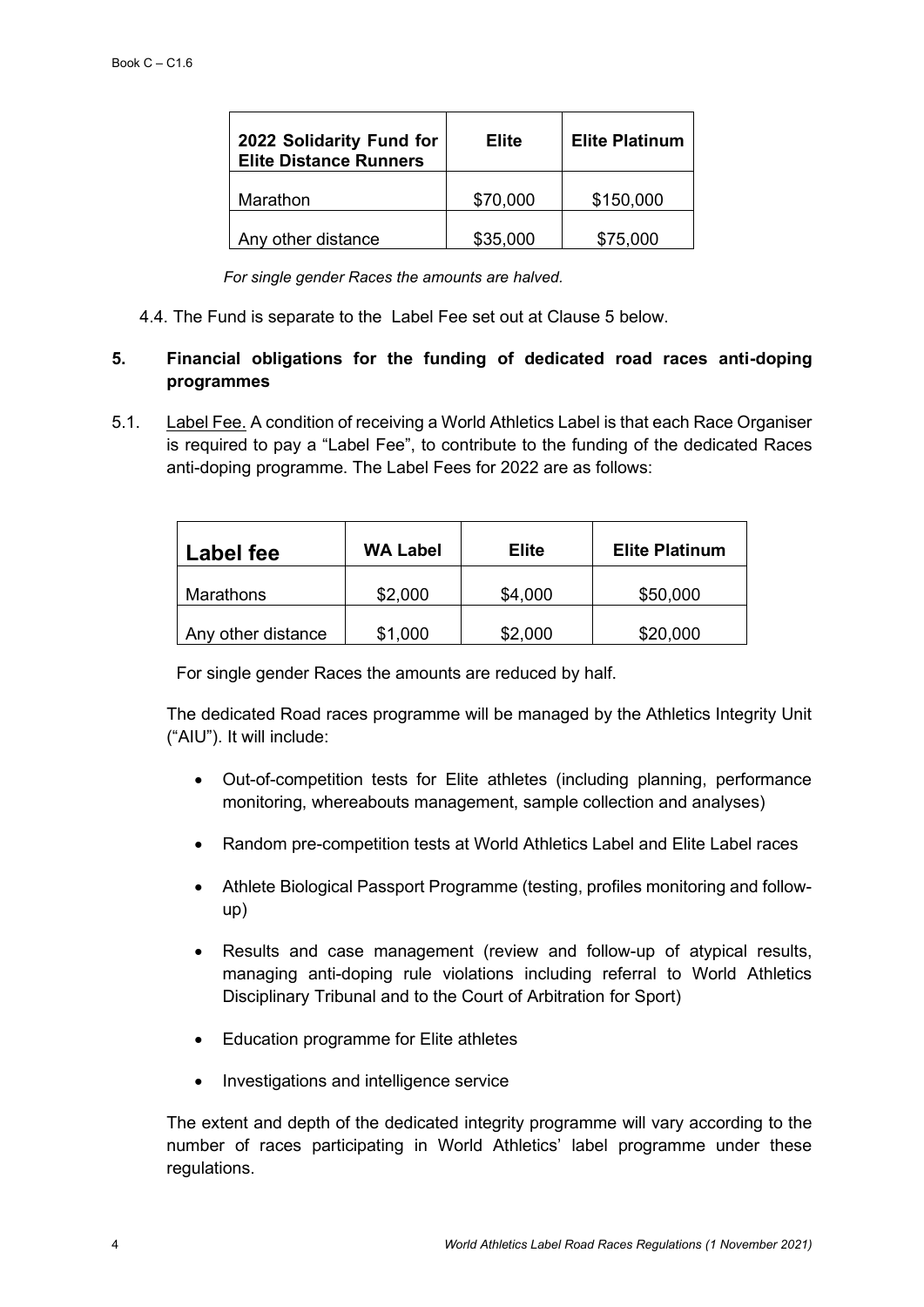# 5.2. Athletes and Athletes' Representatives Contribution.

Except for Elite Label and Elite Platinum Label Races that contribute to the Fund pursuant to Clause 4 above, in all Elite Label and Elite Platinum Label Races, there shall be a 1.5% levy on the published gross prize money (i.e. before any penalties and taxes) for the top 5 finishers. This levy represents the elite athletes' and athletes' representatives' contribution to the anti-doping fund. The contribution will be deducted by Race Organisers from the sums paid to elite athletes and paid by the Race Organiser directly to World Athletics.

## **6. Appearance negotiations, athletes' contracts, prizes and payment terms**

- 6.1. Race Organisers may only conduct negotiations for the appearance and promotion of elite athletes:
	- 6.1.1. through the Athletes' Member Federation; or
	- 6.1.2. directly with the Athletes (in this case, the relevant Member Federation must be informed); or
	- 6.1.3. through duly authorized Athletes' Representatives (ARs).
- 6.2. A complete list of registered ARs is available from World Athletics website at <https://worldathletics.org/athletes/athlete-representatives>
- 6.3. As part of the post-race report, upon written request from World Athletics, Race Organisers must provide a list of both international elite athletes and their Athlete Representatives with whom each Race Organiser negotiated the participation of international elite athlete.
- 6.4. A contract established in good faith by both parties in compliance with World Athletics Rules governing International Competitions and any applicable laws of the host country of the event and outlining clearly the arrangements between the Race Organiser and the contracted athlete shall be signed and respected by both parties.
- 6.5. Race Organisers shall pay all sums due to the contracted international elite athletes for reimbursement of expenses and appearance fees and any prize monies and bonus awards within the period of time specified within the contract which is normally 60 days after the receipt of doping control results conducted at the race. Suitable accommodation, meals and transportation shall be provided for the international elite athletes. As a general rule all travel expenses should be paid upon the athlete's arrival at the race venue and no later than the day before the athlete's departure from the race venue.
- 6.6. The contract between the Athlete and the Race Organiser shall specify that:
	- 6.6.1. any withholding taxes in respect of appearance fees, prize monies or bonuses that may be levied by the fiscal authorities of the country hosting the race. The Race Organiser shall in due course supply the Athlete or their Athlete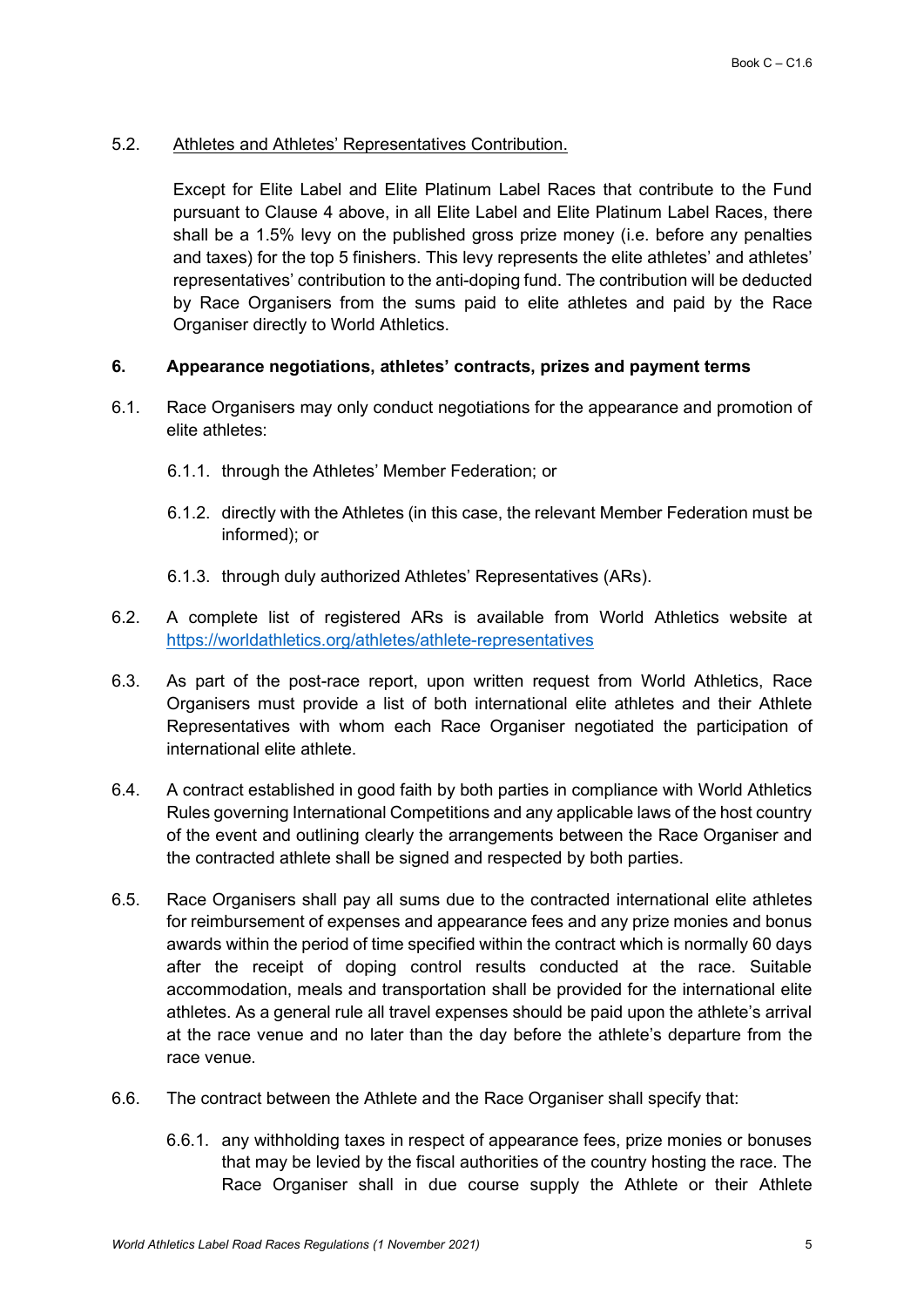Representative with the relevant document from the fiscal authorities certifying that any such charges have been duly paid.

- 6.6.2. any athlete who is subsequently determined to have committed a doping offence at the time of the event or is suspended from competition due to an offence committed prior to the event resulting in his/her performance at the event being invalidated, shall be liable to refund any and all sums (including expenses) from the Race Organiser relating to his/her performance at the event. This includes any commission paid to an Athlete Representative.
- 6.7. Prize money offered to competitors, including bonuses for times achieved shall be equal for all competitors regardless of their nationality or gender – in other words prize money for places should be equal for men and women and for nationals of the host country and athletes of other nationalities. Races may offer specific incentive prizes to nationals of the host country to encourage national participation and development.

# **7. Minimum Gross Guaranteed Prize Money in 'Elite Label Races'**

7.1. In Elite Label Races, for the overall men's and women's competitions, there shall be at minimum a prize structure as follows:

| <b>Minimum Prize</b><br>money (per gender) | "Elite<br>Label"<br><b>Marathon</b> | <b>Other "Elite</b><br>Label"<br>distances |  |
|--------------------------------------------|-------------------------------------|--------------------------------------------|--|
| 1st                                        | \$12,000                            | \$5,000                                    |  |
| 2 <sub>nd</sub>                            | \$5,000                             | \$2,500                                    |  |
| 3 <sup>rd</sup>                            | \$3,000                             | \$2,000                                    |  |
| 4 <sup>th</sup>                            | \$2,000                             | \$1,500                                    |  |
| 5 <sup>th</sup>                            | \$1,000                             | \$1,000                                    |  |

By definition the minimum gross guaranteed prize money does not apply to Race Organisers of an Elite Label Race which in accordance with Clause 4 contributes to the Fund.

- 7.2. The amounts stated above are to be considered "minimum gross guaranteed" prizes, e.g. an athlete winning an Elite Label Marathon must win at least \$12,000 (gross after time penalties, before anti-doping fund contribution, penalties, taxes). Time and record bonuses are in addition.
- 7.3. Where a Race Organiser of an Elite Label Race fails to notify World Athletics of their intention to lower their label status (see Clause 3.3 above), or fails to provide Minimum Gross Guaranteed Prize Money as set out in Clause 7.1 the Race Organiser will be charged by World Athletics an amount representing the difference between the Minimum Prize Money and the prize money actually paid by the Race Organiser to the athletes.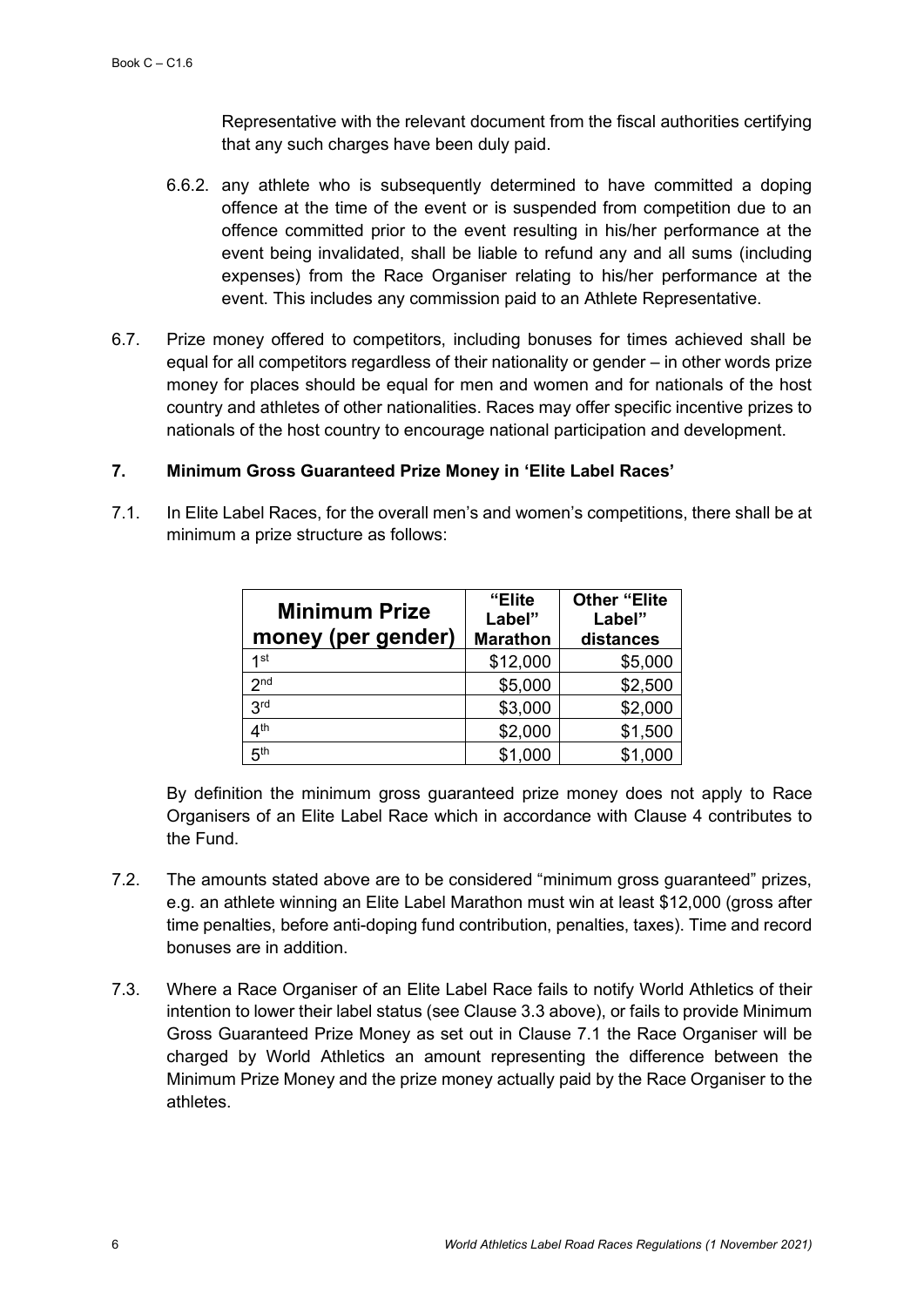7.4. There are no minimum prize money requirements for races categorised as a World Athletics Label (see Clause 2.3.1) Race and an Elite Platinum Label (see Clause 2.3.3) Race.

## **8. Categorisation of races for World Athletics Rankings**

8.1. For the determination of the athletes' "Placing Scores" in the context of the [World](https://www.worldathletics.org/world-ranking-rules/road-running)  [Athletics Rankings,](https://www.worldathletics.org/world-ranking-rules/road-running) Label Road Races shall be categorised as follows:

| <b>Label Road Races 2022</b><br>and World Rankings categorisation | <b>Marathon</b> | Any<br>other<br>distance |
|-------------------------------------------------------------------|-----------------|--------------------------|
| "Elite Platinum Label" Races compliant with Clause 3.2.1          | <b>GW</b>       | GL                       |
| "Elite Label" Races compliant with Clause 3.1.1                   | А               | B                        |
| <b>WA Label Road Races</b>                                        |                 |                          |
| "Solidarity Fund" Elite and Elite Platinum Label races            |                 |                          |
| (Clause 3.1.2 and 3.2.2)                                          |                 |                          |

# **9. Observers and Technical Delegates**

- 9.1. World Athletics may nominate one Observer or International Technical Delegate (TD) Label Races. The Observer / TD will ensure compliance with all applicable Rules and Regulations and World Athletics Label Road Race Regulations and may also be available to assist the Race Organiser if such assistance is requested by the Race Director.
- 9.2. The Race Organiser will provide all necessary passes, accreditation and assistance to give to Observers and TDs access to the requested operational areas and pre-race meetings, and generally facilitate their work.
- 9.3. World Athletics will send to the Race Director a copy of the report completed by World Athletics Observer/TD whenever relevant.
- 9.4. The Race Organiser shall pay the following for one designated Observer or TD: economy class travel, on-site accommodation for a maximum of three nights, meals and local transport.

## **10. Technical**

- 10.1. Races shall be organised in accordance with World Athletics Competition Rules and Technical Rules.
- 10.2. Race courses must hold a World Athletics/AIMS international measurement certificate valid at least throughout the race day. For Elite Label and Elite Platinum Label races, it is recommended that the course be "pre-verified" (i.e. measured in advance by two World Athletics/AIMS accredited measurers, one of the accredited measurers should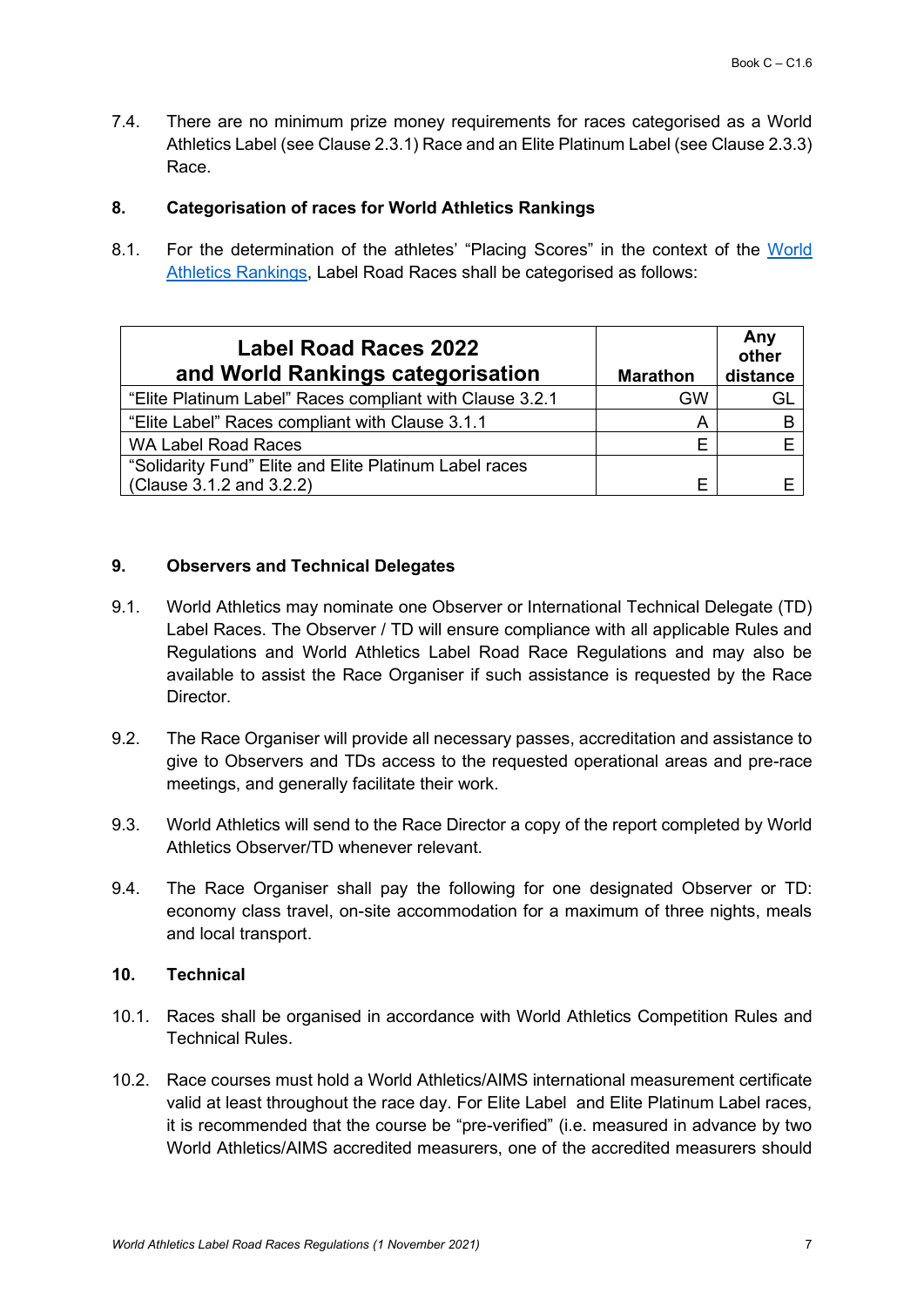be of "Grade A") to ensure the accuracy of the measurement and speed up ratification in case of World Records.

# **11. Before race day**

- 11.1. It is recommended to organise a pre-race technical meeting with the international elite athletes and their representatives, where all arrangements for the race (warm-up schedule, desired, configuration of refreshment stations, how to reach the finish line in case of drop-out; etc.) must be communicated, and the pacemakers introduced to the international elite athletes. If the technical meeting is conducted in a language other than English, English translation shall be provided.
- 11.2. The Referee must be present at the technical meeting.
- 11.3. A check of the international elite athletes' race kits and competition shoes (where applicable) shall be organised on the eve of the competition (or, for afternoon/evening competitions, no later than the morning of the race day) to ensure compliance of the international elite athletes' race gear with the Technical Rules and Marketing & Advertising Rules and Regulations.
- 11.4. It is recommended to provide personalised bibs with names of the elite athletes, for them to wear on race day.
- 11.5. Race Organisers shall permit their international elite athletes to provide their own refreshments, in which case the elite athlete shall nominate at which stations they shall be made available to them. Refreshments provided by the international elite athletes shall be kept under the supervision of officials designated by the Race Organiser from the time that the refreshments are lodged by the international elite athletes or their representatives. Those officials must ensure that the refreshments are not altered or tampered with in any way.

## **12. Before the start**

- 12.1. There must be adequate means to control access to secured areas (ID accreditation or similar).
- 12.2. Sign-posting in start areas shall be clear and sufficiently informative.
- 12.3. There shall be adequate, safe and well-lit space for elite runners to warm up.
- 12.4. Separate men/women changing facilities must be provided.
- 12.5. If wheelchair or hand-bike races are held with the event, there must be disabled toilets provided.
- 12.6. Efficient baggage drop-off service must be provided for both the elite and, if applicable, the mass race.
- 12.7. Starting corrals (or waves) must be seeded by pace / expected finish time.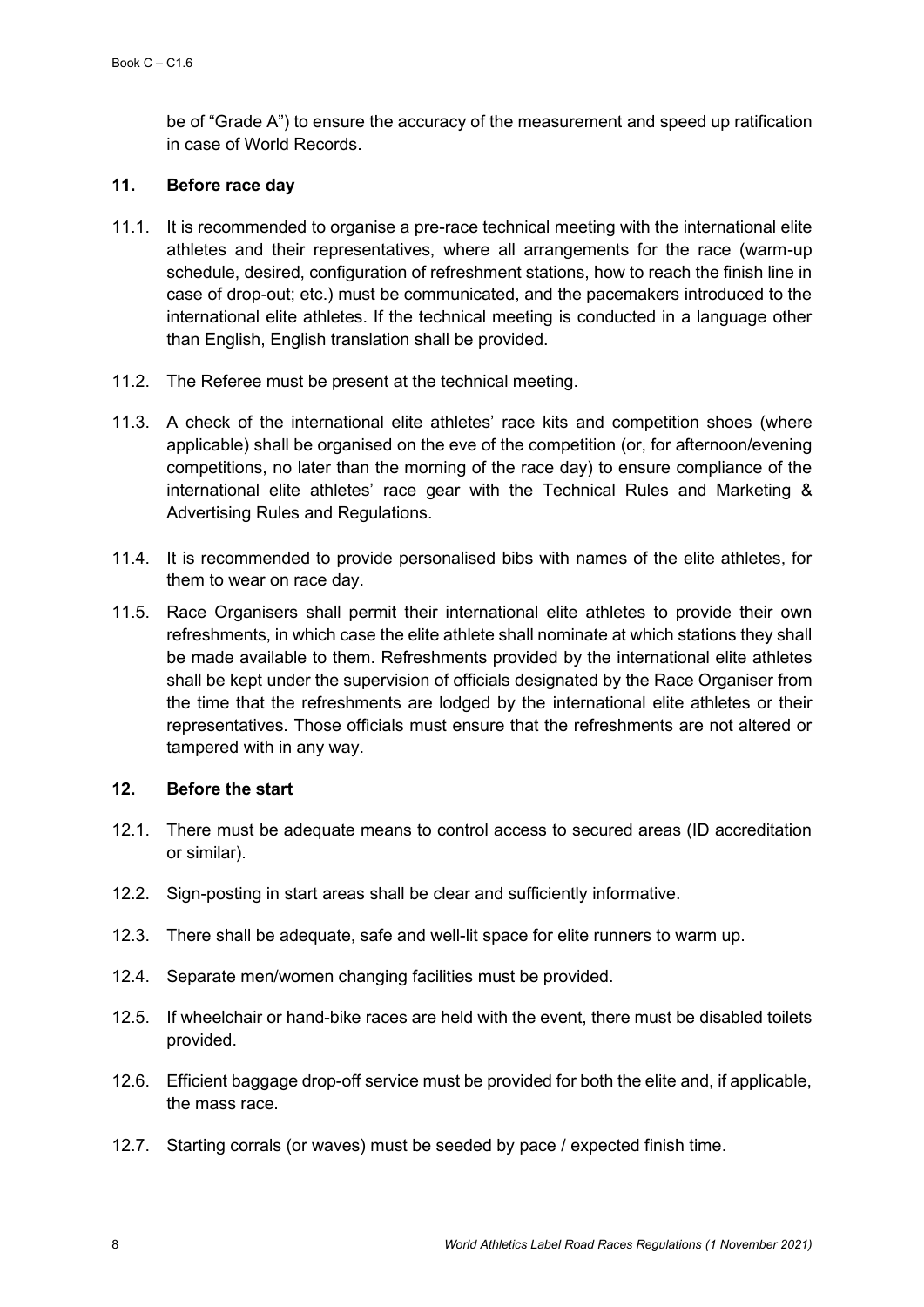### **13. Road Closures**

- 13.1. The whole course must be closed to vehicular traffic, with the exclusion of official vehicles, for the duration of the event until the published cut-off time. The start will be traffic free until the last runner has started and the finish will be traffic free until the last runner finishes or the cut-off time is reached.
- 13.2. In the case of dual carriageways, only the carriageway on which the participants will run needs be closed to vehicular traffic. Whenever possible, for safety reasons, all carriageways should be closed to vehicular traffic.
- 13.3. Police and/or traffic controllers must be present at all intersections.

# **14. The Race**

- 14.1. The original Course Measurer or other suitably qualified official designated by the Course Measurer with a copy of the documentation detailing the officially measured course shall ride in the lead vehicle during the competition to validate that the course run by the athletes conforms to the course measured and documented by the official Course Measurer. In the case of separate men and women races, a certified Measurer or other suitably qualified person should be in the lead vehicle for each race. All intermediate timing points shall be measured and marked by the Course Measurer and included in the course map. Mile and/or kilometre markers shall be installed, prominent and easy to see.
- 14.2. In Elite and Elite Platinum Label competitions, the main Race(s) shall be started independently of the Race(s) on any other distance. Exception to this rule can be made only if the buffer between the elites taking part in the Label competition and the participants of other races is ample enough to prevent disruption to the elite race. Once the Race is started, it is essential that international elite athletes participating in the Label race do not enter in contact with persons not participating in the same race, as this would result in a violation of Technical Rule 6.3.1 on assistance.
- 14.3. There shall be a lead vehicle preceding the lead runners to direct the runners around the course and, wherever possible, that shall also include a time clock indicating the time elapsed since the start of the race. Where it is safe to do so, in mixed races, a lead vehicle shall precede both men's and women's race leaders. The lead vehicle and any other vehicle on the course should not block the athlete's view of the shortest possible path. Where possible, for Elite Label and Elite Platinum Label races, a distinctive line of any colour should be painted on the course to indicate the shortest possible route.
- 14.4. The Referee, or designated race official, shall have the possibility follow the leading groups of a road race closely, on a motorbike or bicycle, if he or she so determines. The Referee can give warnings in case of rule violations and, for particularly serious cases, disqualify athletes.
- 14.5. In Elite Platinum Races, a photo-finish device shall be utilised to determine the placings in case of close finishes.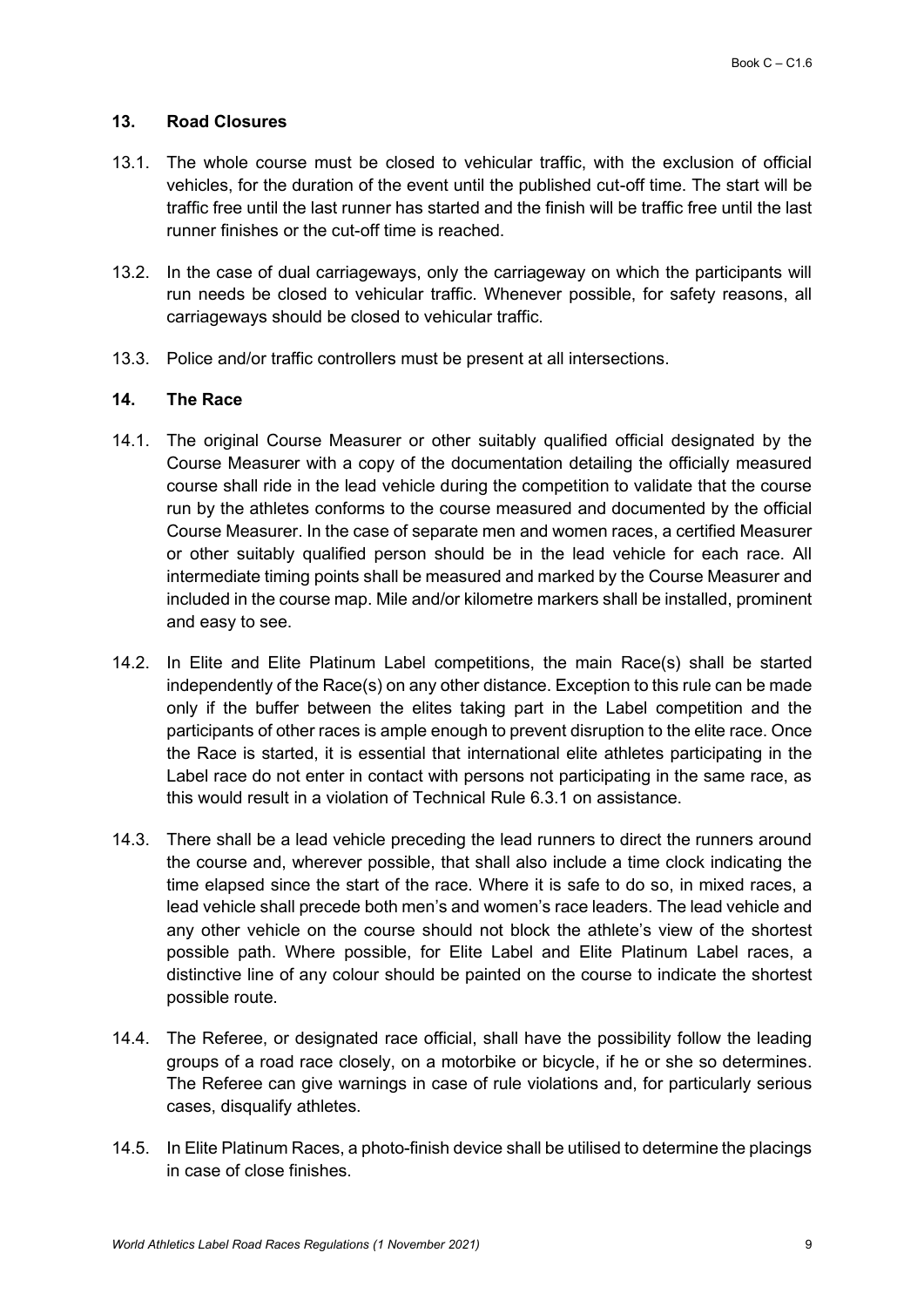## **15. Pacing**

- 15.1. Pacemakers are authorised and should be clearly identifiable through a distinctive uniform or similar. To better promote the image of all international elite athletes, a pacemaker's main bib shall include their name. If a pacemaker has no distinctive uniform, it is allowed to have the word "PACE" together with their name on the bib, or on a second bib to be placed either on the chest or on the back of the pacing athlete.
- 15.2. Athletes employed by Race Organisers as pacers are bona-fide competitors. They must start the competition together with all other international elite athletes, must be recorded in the race start list, timed like other international elite athletes, and if they complete the race they must be officially ranked.

# **16. Drinking/ Sponging and Refreshment Stations**

- 16.1. Drinking/Sponging and Refreshment stations adequately staffed by competent personnel shall be available on the course in accordance with Technical Rule 55.8.
- 16.2. Umpires or other suitably qualified officials designated by the Referee shall be present at all refreshment stations, to ensure the treatment provided to all international elite athletes is fair, and to report any violations.
- 16.3. Elite athletes may only take water or refreshments at the official stations provided by the Race Organiser.
- 16.4. Without prejudice to the individual races' hygiene policies, refreshments can be shared between competitors, including pacemakers. However, any continuous support from any athlete to one or more others may be regarded as unfair assistance and warnings and/or disqualifications may be applied. In mixed-gender races, the handing of a refreshment from a male to a female athlete may result in the disqualification of the latter if a situation of unfair assistance occurs.

# **17. Timing Data Processing and Results**

- 17.1. Races must provide fully electronic timing by transponders to all finishers.
- 17.2. Official results based on the "gun time" (Note to Technical Rule 19.24.5) shall be made available to media, spectators and on the official race website within the shortest possible time.
- 17.3. Where available, split times shall be properly recorded and made available for statistics, records and judging purposes.
- 17.4. Races shall email the official results of the competition (at least for the top 20 male and top 20 female finishers) to [statistics@worldathletics.org](mailto:statistics@worldathletics.org) and [editor@worldathletics.org](mailto:editor@worldathletics.org) immediately following the completion of the competition. As per the Note of Technical Rule 19.24, with "official time" it is meant *"…the time elapsed between the firing of the starting gun (…) and the athlete reaching the finish line…".*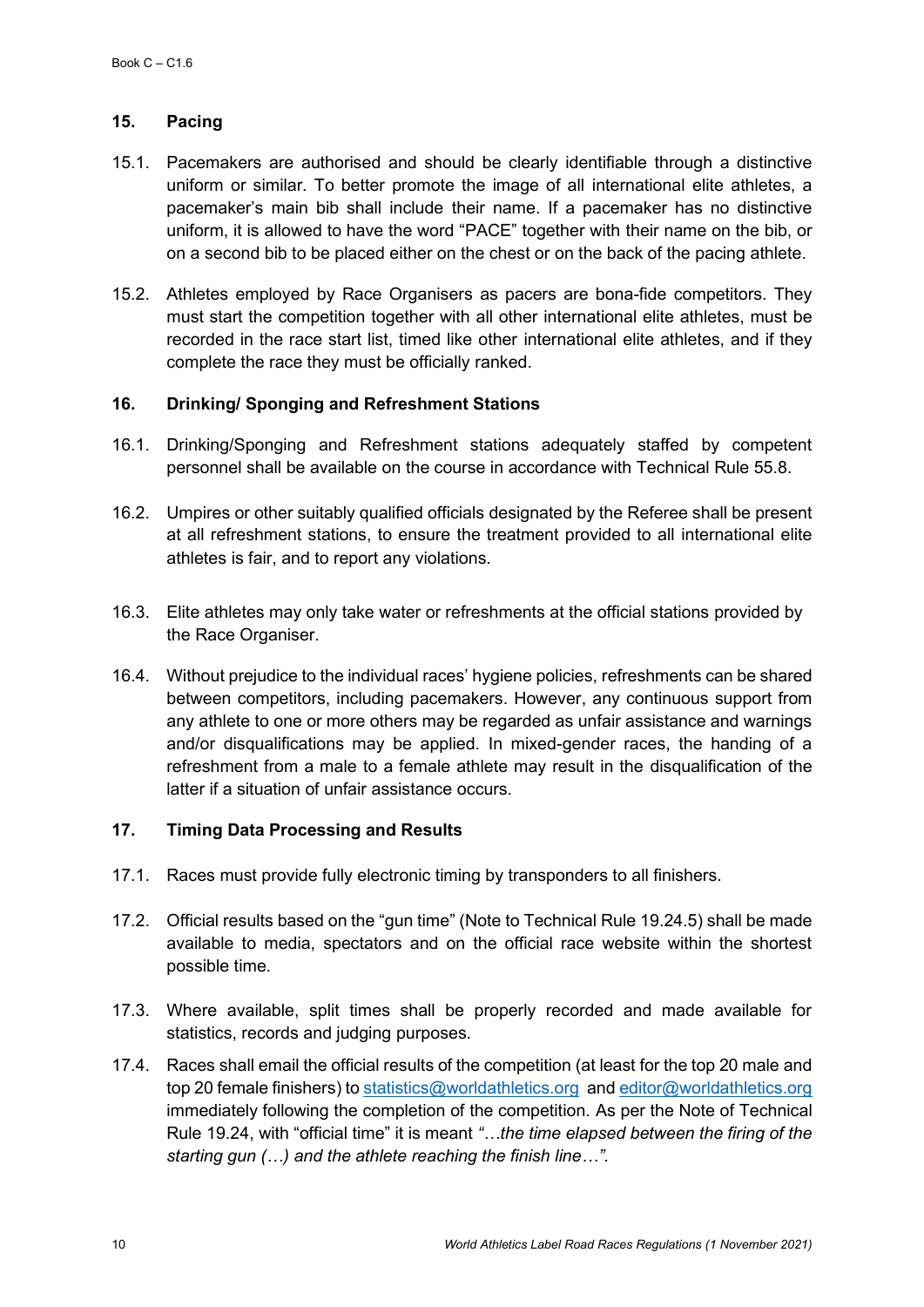#### **18. Insurance**

18.1. Race Organisers shall subscribe to an appropriate third-party liability insurance policy to cover the risks for which the race organisation may be held liable, including any accident which might occur to athletes and officials.

## **19. Medical**

- 19.1. The availability of medical services shall be commensurate with the number of participants in the race and the prevailing weather conditions. A Medical Director shall be identified, and his/her contact details be provided to the TD should World Athletics appoint one for the race.
- 19.2. Race Organisers should fully comply with World Athletics Competition Medical Guidelines in the organisation of the medical services provided to participants. As part of the post event report, Medical Directors will be required to share with World Athletics anonymised, aggregated data on medical encounters.

## **20. Anti-Doping Tests at Label Road races**

20.1. Two months prior to race day, Race Organisers shall submit to the AIU by email their most up-to-date provisional entry lists, as well as details on the official hotel where any elite athletes are to be accommodated. Race Organisers will be contacted separately with details on how to share this information with the AIU securely.

#### **Pre-competition tests**

- 20.2. Except for Elite Platinum races (see below), pre-competition tests will be organised directly by the AIU on a random basis, as part of the dedicated anti-doping programme, at a number of Label Road Races. Race organisers will be informed sufficiently in advance that pre-competition tests will be conducted at their race but must keep this information confidential on a need-to-know basis, so as not to provide the competing athletes with notice of the testing.
- 20.3. Pre-competition tests will mainly consist of blood tests in the context of the Athlete Biological Passport, to be conducted in the period preceding the race, preferably at the main athletes' hotel.
- 20.4. Race Organisers may be requested to assist with facilitating pre-competition testing operations (for example, accreditation for doping control staff, access to venue, booking at race's main hotel).
- 20.5. Elite Platinum Label races are required to organise, at their own expense, systematic pre-competition tests for all athletes in the international elite field, as defined by the Race Organiser.

#### **In-competition tests**

20.6. In-competition tests are key to preserve the integrity of performances achieved at Label Road races. In-competition tests shall be conducted in accordance with the World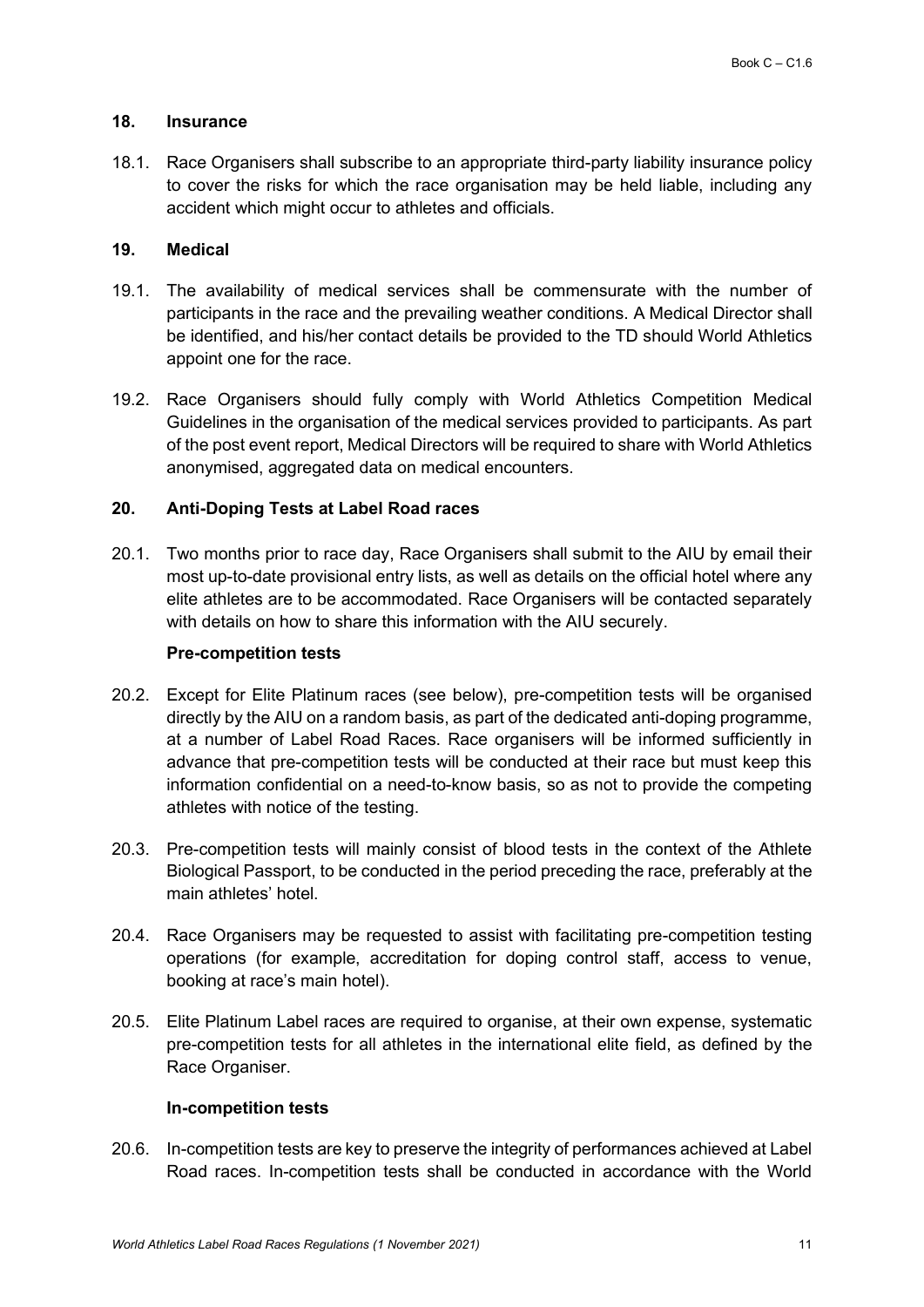Athletics Anti-Doping Rules at the expense of the race organiser. The minimum number of tests to be conducted at label races shall be as follows:

|                              | World Athletics Elite Platinum label   12 tests (6 men and 6 women) including 6 with EPO<br>analysis |
|------------------------------|------------------------------------------------------------------------------------------------------|
| World Athletics Elite label  | 8 tests (4 men and 4 women) including 4 with EPO<br>analysis                                         |
| <b>World Athletics label</b> | 4 tests (2 men, 2 women) including 2 with EPO<br>analysis                                            |

For single gender Races the minimum number of tests above are reduced by half.

- 20.7. All tests shall be conducted in accordance with the World Athletics Anti-Doping Rules at the expense of the Race Organiser.
- 20.8. The doping samples shall be analysed by a WADA accredited laboratory.
- 20.9. Race Organisers may contact the AIU to assist with the organisation of in-competition tests at their race including identifying the most suitable testing service provider, at preferential rates.

#### **21. Communications**

## 21.1. On-site Video Screen

All Platinum Label Races must provide in the finish area at least one giant video screen to allow spectators to follow the race.

#### 21.2. Race Website

Elite and Elite Platinum Races should have a dedicated website with at minimum startlists and results in English. For Elite Platinum Races, a fully-functional website in English is required.

# **22. TV images to World Athletics**

- 22.1. If requested by World Athletics Race Organisers will provide full race footage ("Dirty International Feed"), in the form of a web-link to a video-sharing website (YouTube, Vimeo, YouKu, etc.) or a digital file. This is for reviewing purposes only, and World Athletics will NOT have the right to use any of this footage unless approved in writing by the Race Organiser.
- 22.2. Upon request of World Athletics, the Race Organiser shall provide a broadcast-quality record of the competition ("Clean Feed"), allowing World Athletics to use, free of charge, up to five minutes of footage, unless existing media rights contracts prevent the Race Organiser from doing so.

## **23. World Athletics Branding and Promotion**

23.1. All Race Organisers are recommended to: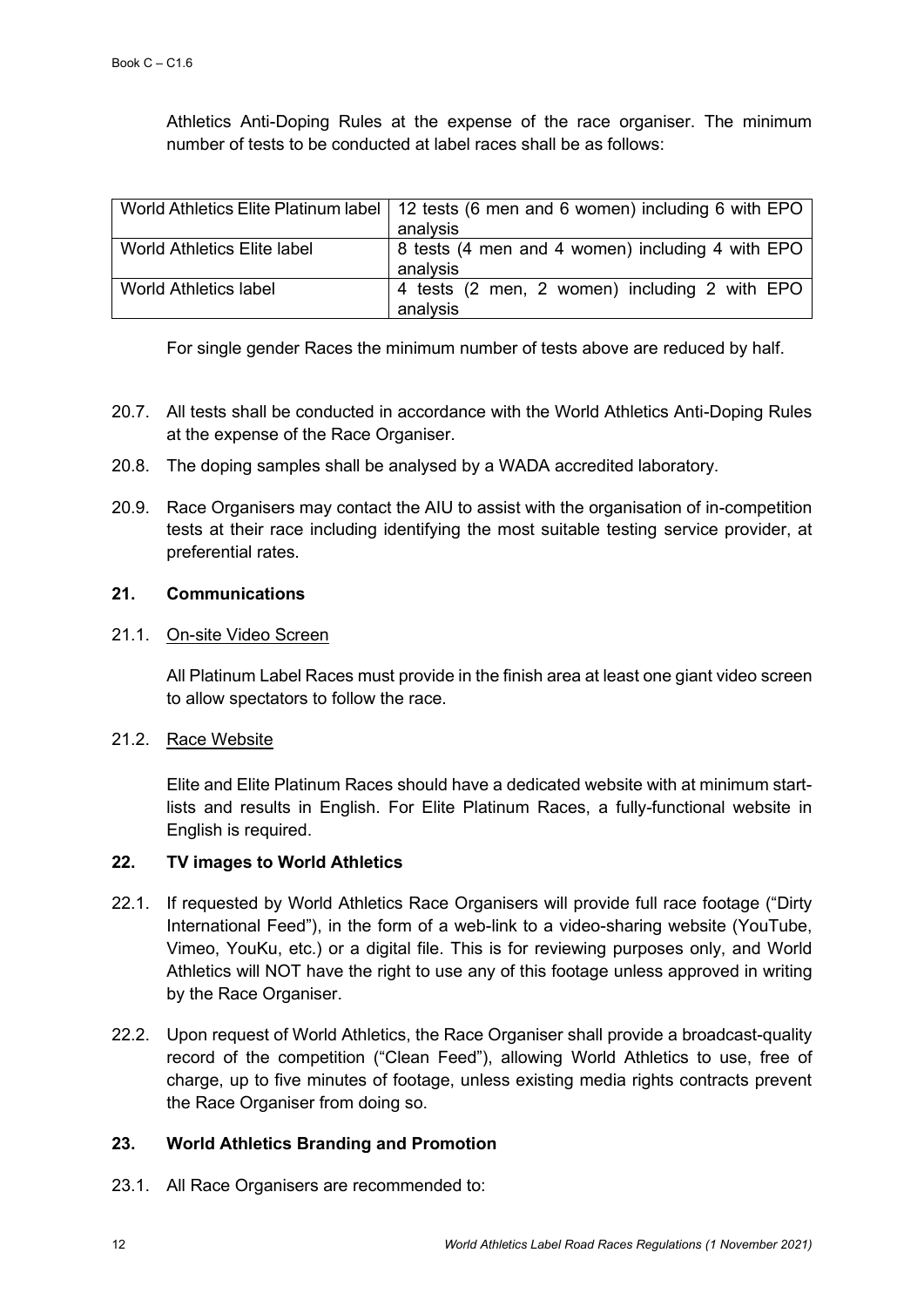- 23.1.1.Produce and display, at their cost, at least two promotional, perimeter boards or banners (using artwork provided by World Athletics) in the finish area within the final 100 metres, and/or prominently display the World Athletics Road Race Label logo on the finish gantry, as part of the non-commercial partner recognition programme. The placement of the boards and/or logos should ideally be visible in key broadcast views.
- 23.1.2.Display the relevant Road Race Label logo on the homepage of the race website.
- 23.1.3.Include the relevant Road Race Label logo all promotional printed and digital material (examples may include marketing campaigns, posters, brochures, leaflets, official programme, start lists, results, press and victory ceremony backdrops social media, etc.).
- 23.1.4.Allow a full-page advert in any official programme made available to spectators or media artwork provided by World Athletics in line with specifications provided by the Race Organiser.

## **24. Breaches & Sanctions**

- 24.1. In the event of an allegation of breach of any of these Regulations or World Athletics' Rules or Regulations generally, the following procedures shall apply, except where the Integrity Code of Conduct applies, or the applicable World Athletics Rules and Regulations specify the procedure for the alleged breach:
	- 24.1.1. Where World Athletics (or its delegate(s)) elects to investigate on its own behalf, the allegation shall be reduced to writing and forwarded to the Race Organiser and copied to the Member Federation, and they shall be given such opportunity to respond to the allegation as is reasonable in all the circumstances of the case.
	- 24.1.2. If, following an investigation, World Athletics (or its delegate(s)) believes that there is evidence to support the allegation and that disciplinary proceedings are warranted in all the circumstances of the case, the Race Organiser shall be notified of the charge (and copied to the Member Federation) to be brought and of their right to a hearing before any decision is made. If, following such investigation, World Athletics believes that there is insufficient evidence to charge the Race Organiser concerned, or that disciplinary proceedings are not warranted in all the circumstances of the case it shall notify the Race Organiser concerned of its decision not to proceed and copy the Member Federation. Such a decision may be published as World Athletics (or its delegate(s)) considers appropriate. Any decision not to pursue disciplinary proceedings does not preclude World Athletics (or its delegate(s)) from taking further action.
	- 24.1.3. When it is asserted by World Athletics that conduct has been committed that would subject a Race Organiser to discipline under these Regulations or any other Rules and Regulations, the Race Organiser concerned shall be required to